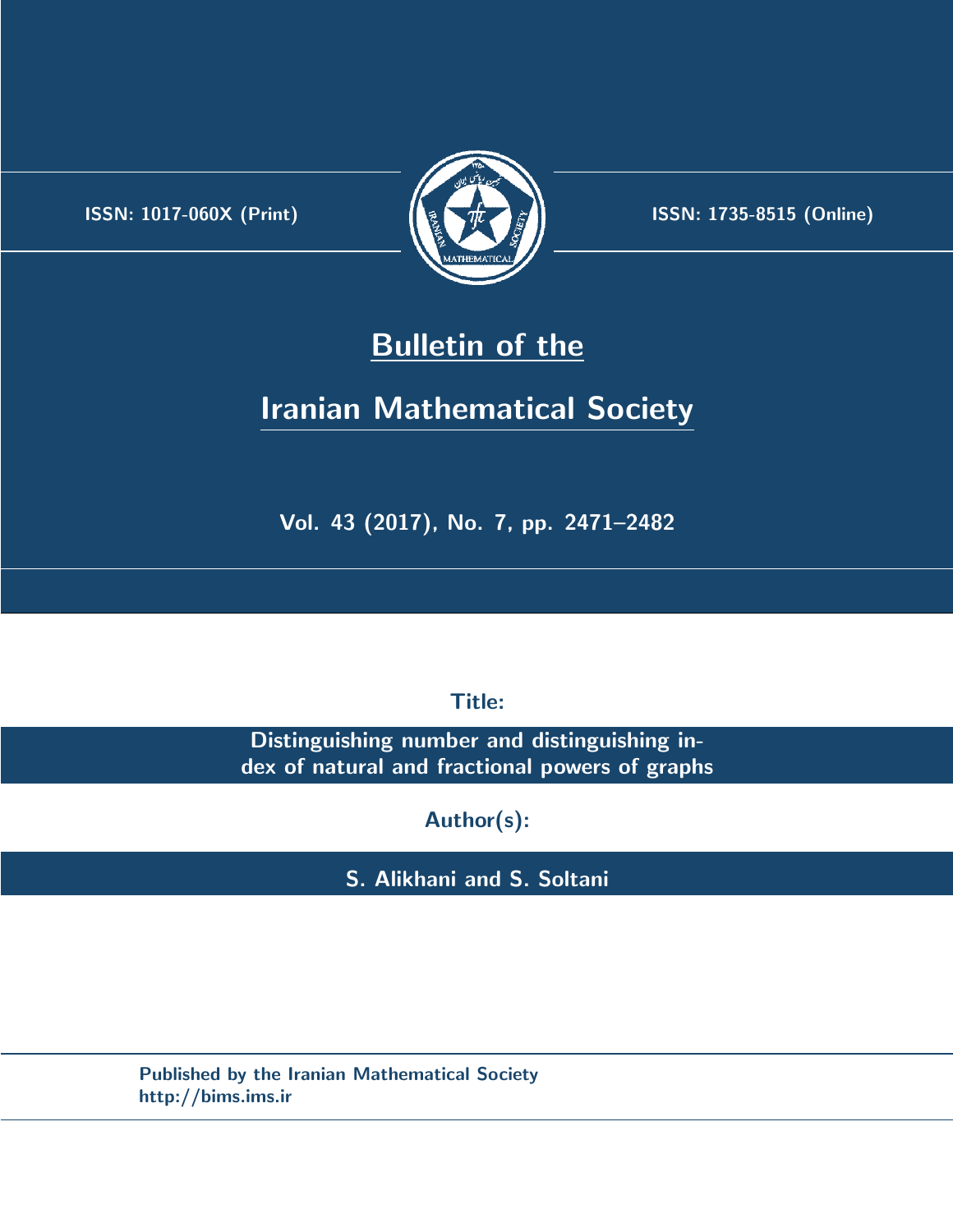Bull. Iranian Math. Soc. Vol. 43 (2017), No. 7, pp. 2471–2482 Online ISSN: 1735-8515

### **DISTINGUISHING NUMBER AND DISTINGUISHING INDEX OF NATURAL AND FRACTIONAL POWERS OF GRAPHS**

S. ALIKHANI*∗* AND S. SOLTANI

(Communicated by Hossein Hajiabolhassan)

ABSTRACT. The distinguishing number (resp. index)  $D(G)$  ( $D'(G)$ ) of a graph *G* is the least integer *d* such that *G* has an vertex labeling (resp. edge labeling) with *d* labels that is preserved only by a trivial automorphism. For any  $n \in \mathbb{N}$ , the *n*-subdivision of *G* is a simple graph  $G^{\frac{1}{n}}$ which is constructed by replacing each edge of *G* with a path of length *n*. The *mth* power of *G*, is a graph with same set of vertices of *G* and an edge between two vertices if and only if there is a path of length at most *m* between them in *G*. The fractional power of *G*, is the *mth* power of the *n*-subdivision of *G*, i.e.,  $(G^{\frac{1}{n}})^m$  or *n*-subdivision of *m*-th power of *G*, i.e.,  $(G^m)^{\frac{1}{n}}$ . In this paper we study the distinguishing number and the distinguishing index of the natural and the fractional powers of *G*. We show that the natural powers more than one of a graph are distinguished by at most three edge labels. We also show that for a connected graph *G* of order  $n \geq 3$  with maximum degree  $\Delta(G)$ , and for  $k \geq 2$ ,  $D(G^{\frac{1}{k}}) \leqslant \lceil \sqrt[k]{\Delta(G)} \rceil$ . Finally we prove that for  $m \geqslant 2$ , the fractional power of *G*, i.e.,  $(G^{\frac{1}{k}})^m$  and  $(G^m)^{\frac{1}{k}}$  are distinguished by at most three edge labels.

**Keywords:** Distinguishing index, distinguishing number, fractional power.

**MSC(2010):** Primary: 05C15; Secondary: 05E18.

#### 1. **Introduction**

Let  $G = (V, E)$  be a simple finite graph with *n* vertices. We use the standard graph notation ([[8\]](#page-11-0)). An automorphism of *G* is a permutation  $\sigma$  on the vertex set of *G* with the property that, for any vertices *u* and *v*,  $u\sigma \sim v\sigma$  if and only if *u* ∼ *v* (note that *v* $\sigma$  denotes the image of the vertex *v* under the permutation *σ*). The set of all automorphisms of *G*, with the operation of composition of permutations, is a permutation group on  $V$  and is denoted by  $Aut(G)$ .

2471

*⃝*c 2017 Iranian Mathematical Society

Article electronically published on December 30, 2017.

Received: 4 October 2016, Accepted: 19 September 2017.

*<sup>∗</sup>*Corresponding author.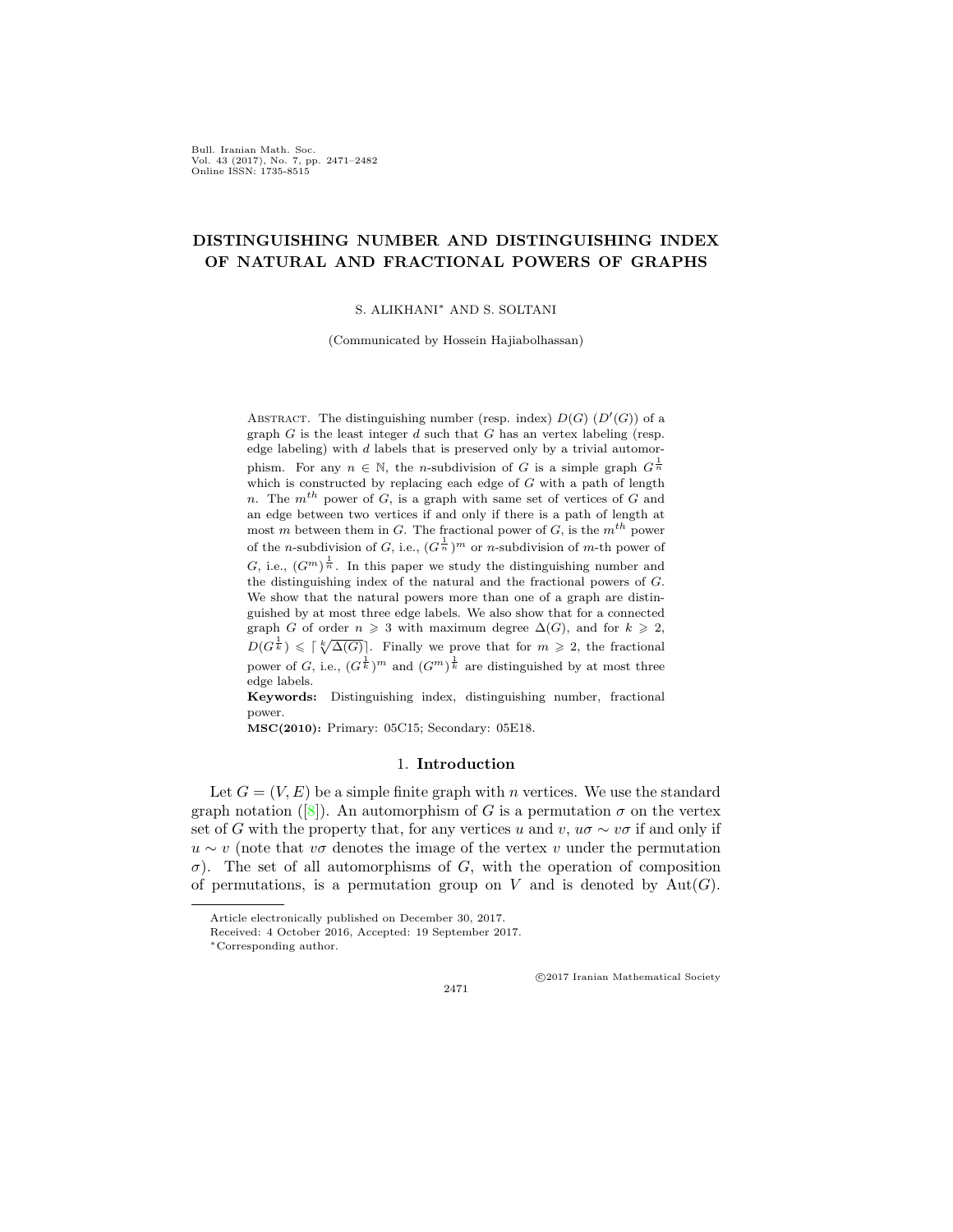A labeling of  $G, \phi: V \to \{1, 2, \ldots, r\}$ , is *r*-distinguishing, if no non-trivial automorphism of *G* preserves all of the vertex labels. In other words,  $\phi$  is *r*distinguishing if for every non-trivial  $\sigma \in Aut(G)$ , there exists an *x* in *V* such that  $\phi(x) \neq \phi(x\sigma)$ . The distinguishing number of a graph *G* has been defined by Albertson and Collins [[2\]](#page-11-1) and is the minimum number *r* such that *G* has a labeling that is *r*-distinguishing. Similar to this definition, Kalinowski and Pilstiniak  $[13]$  $[13]$  have defined the distinguishing index  $D'(G)$  of  $G$  which is the least integer *d* such that *G* has an edge colouring with *d* colours that is preserved only by a trivial automorphism. The introduction of these two parameters was a great success; by now more than one hundred papers were written motivated by these two papers! (See, for example  $[3, 15, 10]$  $[3, 15, 10]$  $[3, 15, 10]$  $[3, 15, 10]$  $[3, 15, 10]$ ).

If *x* and *y* are two vertices of *G*, then the distance  $d(x, y)$  between *x* and *y*, is defined as the length of a minimum path connecting *x* and *y*. The eccentricity of a vertex *x* is  $ecc(x) = max{d(x, u) : u \in V(G)}$  and the radius *r* and the diameter *d* of *G* are defined as the minimum and the maximum eccentricity among vertices of *G*, respectively. A vertex *u* of *G* is called the central vertex if  $ecc(u) = r$ . The set of all central vertices of *G* is denoted by  $Z(G)$  and is called the center of *G*. For  $k \in \mathbb{N}$ , the *k*-power of *G*, denoted by  $G^k$ , is defined on the vertex set  $V(G)$  by adding edges joining any two distinct vertices x and y with distance at most *k* [\[1](#page-11-4), [16](#page-12-2)]. In other words,  $E(G^k) = \{xy : 1 \leq d_G(x, y) \leq k\}.$ Also the *k*-subdivision of *G*, denoted by  $G^{\frac{1}{k}}$ , is constructed by replacing each edge  $v_i v_j$  of *G* with a path of length *k*, say  $P_{v_i v_j}$ . These *k*-paths are called  $\mathbf{S}$  superedges, any new vertex is an internal vertex, and is denoted by  $w_l^{\{v_i,v_j\}}$  if it belongs to the superedge  $P_{v_i v_j}$ ,  $i < j$  with distance *l* from the vertex  $v_i$ , where *l* ∈ {1, 2, . . . , *k* − 1}. Note that for *k* = 1, we have  $G^{1/1} = G^1 = G$ , and if the graph *G* has *v* vertices and *e* edges, then the graph  $G^{\frac{1}{k}}$  has  $v + (k-1)e$  vertices and *ke* edges. The fractional power of *G*, denoted by  $G^{\frac{m}{n}}$  is  $m^{th}$  power of the *n*-subdivision of *G* or *n*-subdivision of *m*-th power of *G* ([\[11](#page-12-3)]). Note that the graphs  $(G^{\frac{1}{n}})^m$  and  $(G^m)^{\frac{1}{n}}$  are different graphs. The fractional power of a graph has been introduced by Iradmusa in [\[11](#page-12-3)]. He has investigated the chromatic number and the clique number of the fractional power of graphs. Also, he has studied the domination number and the independent domination number of the fractional powers of graphs  $(12)$ . In the study of the distinguishing number and the distinguishing index of graphs, this may raise the question: What happens to the distinguishing number and the distinguishing index, when we consider the natural power and the fractional power of a graph?

In this paper, we answer to this question. As usual, we denote the complete graph, the path and the cycle of order *n* by  $K_n$ ,  $P_n$  and  $C_n$ , respectively. Also  $K_{1,n}$  is the star graph with  $n+1$  vertices.

In the next section, we state some results on the distinguishing number and the distinguishing index of the natural powers of a graph. We show that the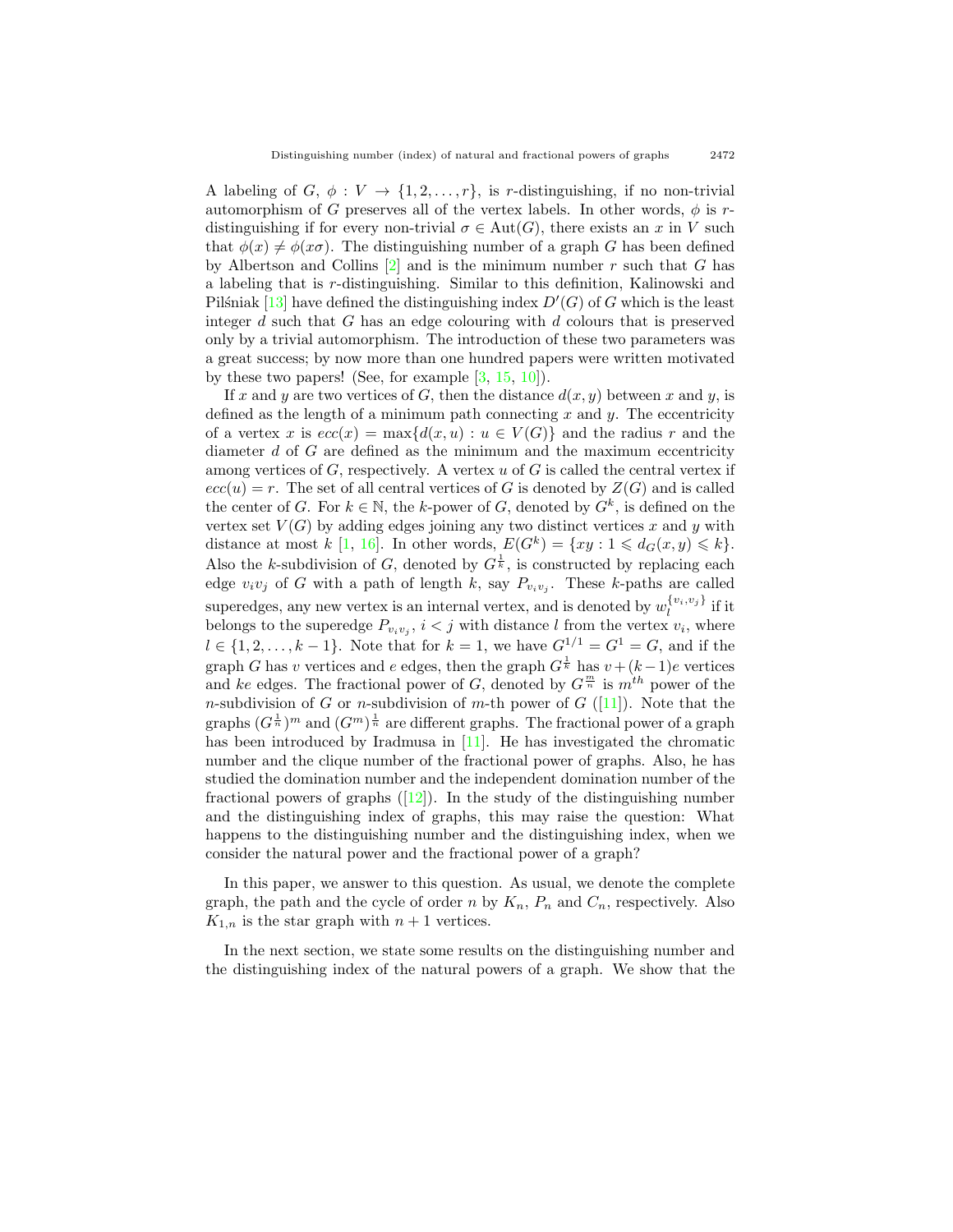natural powers more than one of a graph distinguished by three edge labels. In Sections 3 and 4, we study the distinguishing number and the distinguishing index of the fractional powers of graphs, respectively.

### 2. **The distinguishing number and the distinguishing index of the natural powers of a graph**

In this section, we consider the natural powers of a graph and study their distinguishing number and distinguishing index. We begin with the following lemma which follows from the definition of the power of a graph.

**Lemma 2.1.** *Let G be a connected graph of order n and diameter d.*

- (i) For every natural number  $t \geq d$ ,  $G^t = K_n$ .
- (ii)  $([9, \text{Theorem 1}])$  $([9, \text{Theorem 1}])$  $([9, \text{Theorem 1}])$  *Let*  $k = mn$ *, where*  $m$  *and*  $n$  *are positive integers. Then*  $G^{k} = (G^{m})^{n}.$
- (iii) [\[4](#page-11-6), Lemma 2.1]) Let *u* and *v* be two vertices of a graph G. Then  $d_{G^k}(u, v) =$  $\lceil \frac{d_G(u,v)}{k} \rceil$ .

<span id="page-3-0"></span>**Proposition 2.2.** *If G is a connected graph, then for*  $k \geq 2$ , Aut(*G*)*, is a* subgroup of  $Aut(G^k)$ .

*Proof.* Since  $Aut(G)$  is a group, it is suffices to show that  $Aut(G) \subseteq Aut(G^k)$ . Let f be an automorphism of G. It is clear that  $v_i$  and  $v_j$  are adjacent in  $G^k$ if and only if  $d_G(v_i, v_j) \leq k$  and this is true if and only if  $d_G(f(v_i), f(v_j)) \leq k$ and so  $f(v_i)$  and  $f(v_j)$  are adjacent in  $G^k$ . So  $f \in Aut(G^k)$ , and we have the result.  $\Box$ 

Now we state a simple and useful proposition.

<span id="page-3-1"></span>**Proposition 2.3** ([[5\]](#page-11-7))**.** *If G*<sup>1</sup> *and G*<sup>2</sup> *are two graphs with the same vertex set, and*  $Aut(G_1)$  *is a subgroup of*  $Aut(G_2)$ *, then*  $D(G_1) \leq D(G_2)$ *.* 

By Propositions [2.2](#page-3-0) and [2.3](#page-3-1) we have the following results which are comparison between the distinguishing number of a graph and the distinguishing number of its natural powers:

<span id="page-3-2"></span>**Corollary 2.4.** For a connected graph *G* and every  $k \geq 2$ ,  $D(G) \leq D(G^k)$ .

**Theorem 2.5.** *Let G be a connected graph of order n with diameter d and radius*  $r$ *.* If  $Z(G) = \{x_1, \ldots, x_t\}$ ,  $t \geq 1$ , is the center of  $G$ , then for  $0 \leq i \leq d-r$ *we have*

$$
D(G^{r+i}) \geqslant \left| \{ x \in V(G) | 0 \leqslant d_G(x_j, x) \leqslant i \text{ for some } j = 1, \ldots, t \} \right|.
$$

*Proof.* We first prove the case  $i = 0$ . If  $i = 0$ , then we have

 $\{x \in V(G) | d_G(x_j, x) = 0 \text{ for some } j = 1, \ldots, t\} = \{x_1, \ldots, x_t\}.$ 

By the definition of a central vertex and a power graph, the vertices  $x_1, \ldots, x_t$ are the vertices of  $G^r$  such that  $deg_{G^r} x_j = n-1$ , where  $1 \leq j \leq t$ . So the maps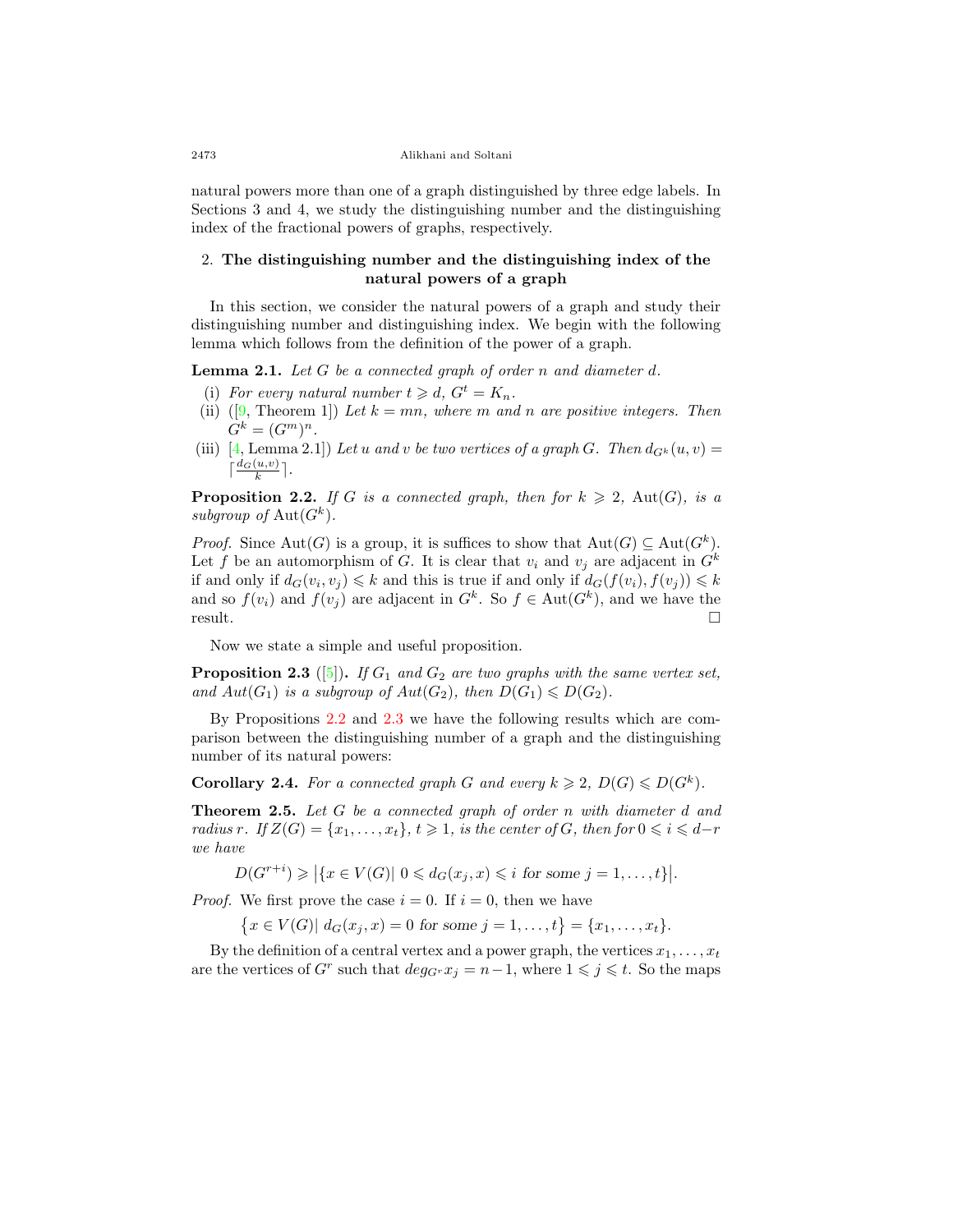that fix noncentral vertices and act on central vertices as an permutation of  $\mathbb{S}_t$ , are automorphisms of  $G<sup>r</sup>$ , because they preserve the adjacency relation in  $G<sup>r</sup>$ . So we need at least *t* labels, to have a vertex distinguishing labeling that is not preserved by the mentioned automorphisms. Therefore  $D(G^r) \geq t$ .

The proof for  $i > 0$  is similar. Indeed, the elements of the set  $\{x \in V(G) | 0 \leq \}$  $d_G(x_j, x) \leq i$  for some  $j = 1, \ldots, t$  are the vertices of  $V(G)$  such that their degree is  $n-1$  in  $G^{r+i}$ . . □

A graph *G* is Hamiltonian connected, if and only if every two distinct vertices of *G* are joined by a Hamiltonian path in *G* (see  $[6, 17]$  $[6, 17]$  $[6, 17]$  $[6, 17]$ ). The following theorem implies that the cube of every connected graph is Hamiltonian connected (see also [[7\]](#page-11-9)).

<span id="page-4-0"></span>**Theorem 2.6** ([\[19](#page-12-6)]). If *G* is a connected finite graph, then  $G^3$  is Hamiltonian *connected.*

We recall that a traceable graph is a graph that possesses a Hamiltonian path.

<span id="page-4-1"></span>**Theorem 2.7** ([[18\]](#page-12-7)). If *G* is a traceable graph of order  $n \ge 7$ , then  $D'(G) \le 2$ .

The assumption  $n \geq 7$  is substantial in this theorem, because for example  $D'(K_{3,3}) = 3$ . The following corollary shows that the natural powers more than two of a graph of order at least seven can be distinguished by two edge labels.

<span id="page-4-2"></span>**Corollary 2.8.** *If G is a connected finite graph of order*  $n \ge 7$ *, then for any*  $i \geqslant 3$ ,  $D'(G^i) \leqslant 2$ .

*Proof.* It can follows from Theorem [2.6](#page-4-0) that  $G^i$ ,  $i \geq 3$ , is Hamiltonian connected, and so it is a traceable graph. Since the order of graph is  $n \geq 7$ , so by Theorem [2.7](#page-4-1) we have  $D'(G^i)$  $) \leqslant 2.$ 

<span id="page-4-3"></span>*Remark* 2.9. If *G* is a connected finite graph of order  $1 \le n \le 5$  which is not a path graph, then  $d \leq 3$ . So for  $i \geq 3$  we have  $D'(G^i) = D'(K_n) = 3$ . For  $n = 6$ , by considering all graphs of order  $n = 6$ , observe that the diameter of *G* is less than or equal to three except eight cases (see Figure [1](#page-5-0)). For these eight graphs, the diameter of *G* is 4 (*G* is not a path graph), and so  $D'(G^i) = D'(K_6) = 2$ for  $i \geq 4$ . It can be easily computed that  $D'(G^3) \leq 3$  for these eight graphs. Also it can be shown that  $D'(P_n^3) \leq 3$ , for all  $1 \leq n \leq 6$ .

To see what happens for the distinguishing index of  $G^2$ , we prove the following theorem.

<span id="page-4-4"></span>**Theorem 2.10.** *If G is a connected graph, then*  $D'(G^2) \leq 3$ *.* 

*Proof.* We present an edge distinguishing labeling of *G*<sup>2</sup> with three labels in the following steps: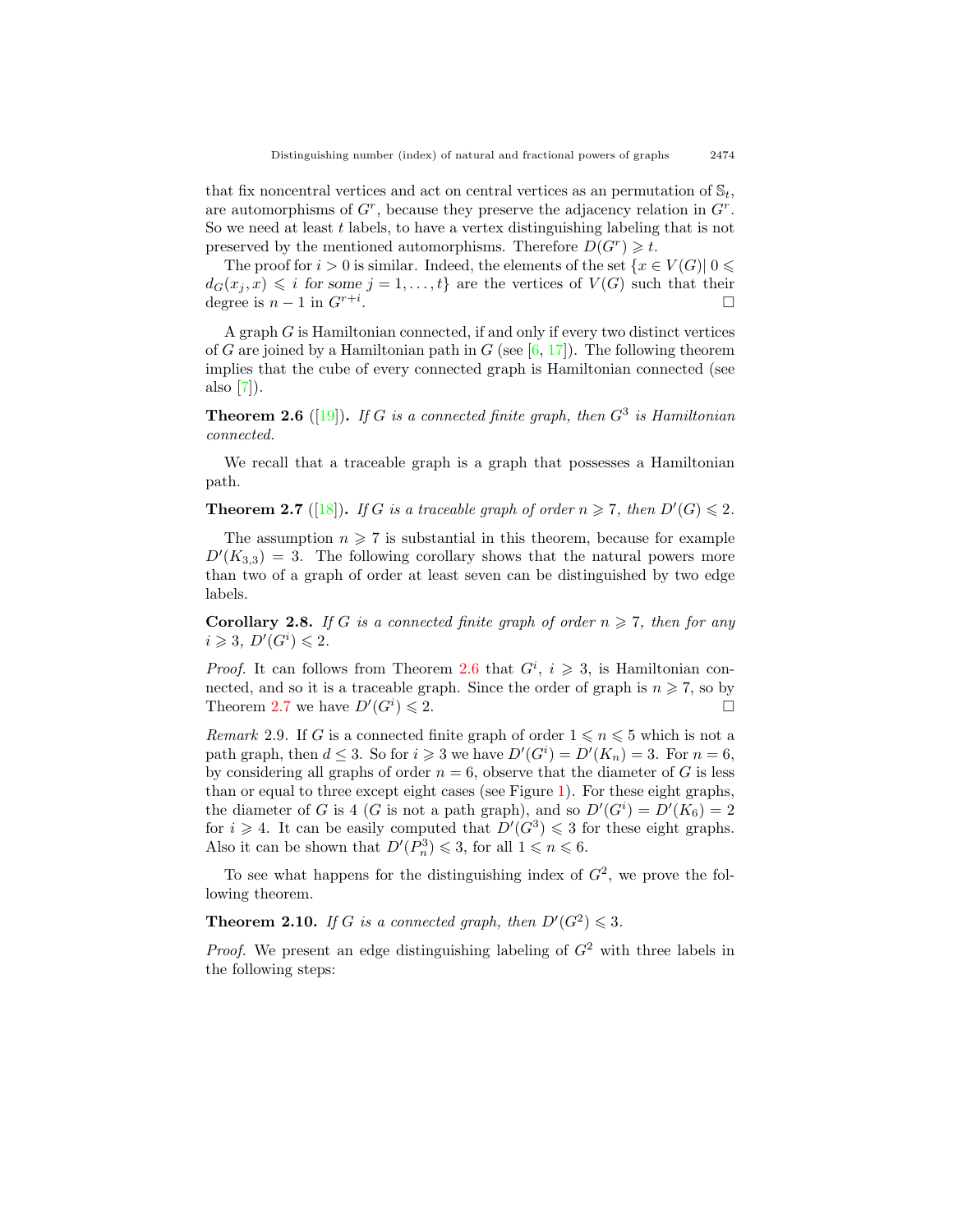2475 Alikhani and Soltani



<span id="page-5-0"></span>FIGURE 1. The graphs of order  $n = 6$  and diameter  $d = 4$ .

Step 1) The induced graph of  $G^2$  with the vertices of  $N_G[x]$ , i.e.,  $G^2[N_G[x]]$ , is a complete graph of order  $deg_G x + 1$ . Hence we can label all its edges with three labels 0*,* 1, and 2 distinguishingly and we do not use label 0 any more. So with respect to the edge labeling of  $G^2[N_G[x]]$ , we can conclude that if *f* is an automorphism of  $G^2$  preserving the distinguishing edge labeling of  $G^2$ , then the restriction of *f* to  $N_G[x]$  is the identity.

Step 2) If  $N_G[N_G[x]] \subseteq N_G[x]$ , then we labeled all edges of  $G^2$ . Otherwise, let  $v \in N_G[x]$  such that  $N_G[v] \nsubseteq K_G[x]$ . So the induced subgraph  $G^2[N_G[v]]$ is a complete graph of order  $deg_G v + 1$ . Since the vertex *v* of *G* is fixed under each automorphism of  $G^2$  preserving the labeling, so we can label the remaining edges of  $G^2[N_G[v]]$  which did not label in the Step 1, with two labels 1 and 2 such that for any two different vertices *a* and *b* of complete graph  $G^2[N_G[v]]$ , except the vertex  $v$ , there exists a label, say 1, such that the number of label 1 used for the labeling of incident edges to *a* and *b* is different, and hence  $G^2[N_G[v]]$  has a distinguishing labeling.

Step 3) If there exists element of  $N_G[x]$ , say *v*, such that  $N_G[v] \nsubseteq N_G[x]$ , then we do the same work as Step 2 for *v*. So the induced subgraph  $G^2[N_G[v]]$  (for every  $v \in N_G[x]$  with  $N_G[v] \nsubseteq N_G[x]$ , and hence the elements of  $N_G[N_G[x]]$  are fixed under each nontrivial automorphism of  $G<sup>2</sup>$  preserving the distinguishing edge labeling of  $G^2$ , by Steps 1 and 2.

Step 4) If  $N_G[N_G[N_G[x]]] \subseteq N_G[N_G[x]]$ , then we labeled all edges of  $G^2$ . Otherwise, we repeat the same method in Steps 2 and 3 for the vertices of  $N_G[N_G[x]]$ , say *y*, such that  $N_G[y] \nsubseteq N_G[N_G[x]]$ . Similarly the elements of  $N_G[N_G[N_G[x]]$  are fixed under each nontrivial automorphism of  $G^2$  preserving the distinguishing edge labeling of *G*<sup>2</sup> .

After finite steps we get  $N_G[\ldots[N_G[x]]\ldots]$ | {z } *l−times*  $\subseteq N_G[\ldots[N_G[x]]\ldots]$ | {z } (*l−*1)*−times* , where  $l \geqslant 2$ 

is an integer number. In this case we labeled all edges of  $G<sup>2</sup>$ . We checked that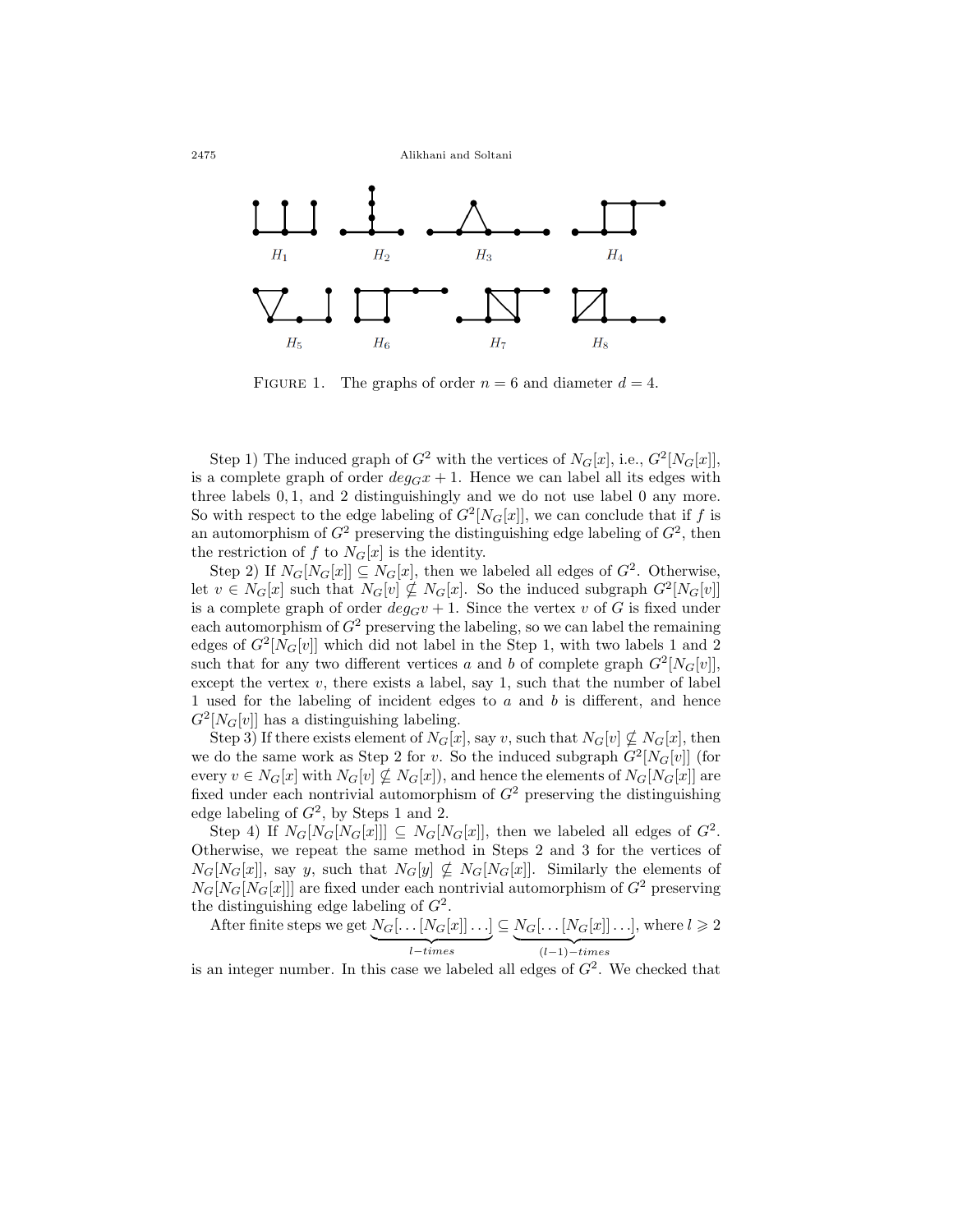the elements of  $N_G[\ldots[N_G[x]]\ldots]$ | {z } (*i*)*−times* are fixed under each nontrivial automor-

phism of  $G^2$  preserving the distinguishing edge labeling of  $G^2$  in the prior steps for  $1 \leq i \leq l-1$ . Thus the identity is the only automorphism preserving the labeling. Since we used three labels, so  $D'(G^2) \leq 3$ .

Now, we are ready to state the following result which obtain from Corollary [2.8,](#page-4-2) Remark [2.9](#page-4-3) and Theorem [2.10](#page-4-4). This result implies that all natural powers greater than or equal two of a graph *G* are distinguished by three edge labels.

## <span id="page-6-0"></span>**Corollary 2.11.** *If G is a connected finite graph, then*  $D'(G^m) \leq 3$  *for*  $m \geq 2$ *.*

It seems that  $D'(G^2) \leq 2$  for all connected graphs with diameter  $d > 2$ . For instance, by Theorem [2.7](#page-4-1) we have  $D'(C_n^k) = 2$  where  $n \ge 7$  and  $k \ge 2$ . However, until now all attempts to show this result failed, and it remains as open problem. We close this section with the following conjecture:

*Conjecture* 2.12. If *G* is a connected graph with diameter  $d > 2$ , then  $D'(G^2) \le$ 2.

#### 3. **Distinguishing number of the fractional power of graphs**

In this section, we study the distinguishing number of the fractional powers of graphs. It can easily be verified that for  $n \ge 2$  and  $k \ge 2$ ,  $D(P_n^{\frac{1}{k}}) = 2$ . Also for  $n \geqslant 3$  and  $k \geqslant 2$ ,  $D(C_n^{\frac{1}{k}}) = 2$ . We can show by Theorem [3.5](#page-7-0) that  $D(K_n^{\frac{1}{2}}) = 2$ for  $n \ge 3$  and easily show that  $D(K_n^{\frac{1}{k}}) = 2$  for  $n \ge 3$  and  $k \ge 2$ . We state and prove the following lemma to obtain more results on the distinguishing number of the fractional power of graphs.

**Lemma 3.1.** Let G be a connected graph of order  $n \geq 3$  which is not a cycle. *If*  $f \in Aut(G^{\frac{1}{k}})$ , then the restriction of  $f$  to the set of vertices of  $G$  is  $V(G)$ ,  $i.e., f|_{V(G)} \in Aut(G).$ 

*Proof.* Let  $\{v_1, \ldots, v_n\}$  be the vertex set of *G*. By contradiction, suppose that there exists  $t \in \{1, \ldots, k-1\}$  such that  $w_t^{\{v_i, v_j\}}$  is an internal vertex of  $G^{\frac{1}{k}}$ such that  $f(w_t^{\{v_i,v_j\}}) = v_s$ . Since  $deg_{G_k^{\frac{1}{k}}}(w_t^{\{v_i,v_j\}}) = 2$ , so  $deg(v_s) = 2$  (note that  $deg_G(v_i) = deg_{G^{\frac{1}{k}}}(v_i)$  for all  $i \in \{1 \ldots, n\}$ ). Let  $v_{s_1}$  be the adjacent vertex to  $v_s$  in *G* and  $w_1^{\{v_s, v_{s_1}\}}$  be the adjacent vertex to  $v_s$  in  $G^{\frac{1}{k}}$ . Without loss of generality, we can assume that

$$
f(w_{t-1}^{\{v_i, v_j\}}) = w_1^{\{v_s, v_{s_1}\}}, f(w_{t-2}^{\{v_i, v_j\}}) = w_2^{\{v_s, v_{s_1}\}}, \dots, f(w_1^{\{v_i, v_j\}}) = w_{t-1}^{\{v_s, v_{s_1}\}},
$$
  

$$
f(v_i) = w_t^{\{v_s, v_{s_1}\}}.
$$

Therefore  $deg_G(v_i) = 2$ . Continuing this process, we see that any vertex of *G* has degree two, and so *G* is a cycle, which is a contradiction.  $\Box$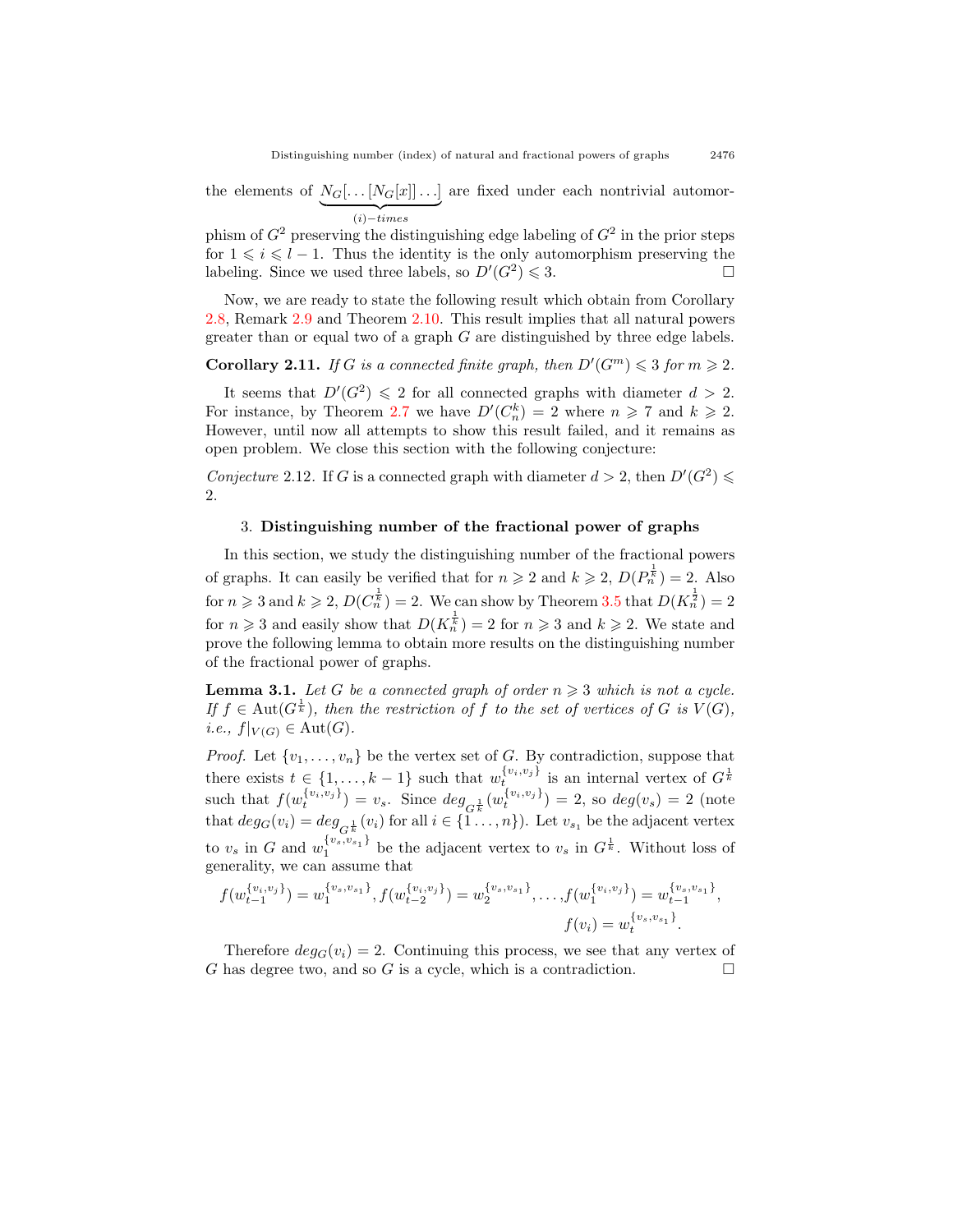<span id="page-7-1"></span>*Observation* 3.2. Let *G* be a connected graph of order  $n \geq 3$  which is not a cycle. Let  $i < j$  and  $v_i$  and  $v_j$  be two adjacent vertices of *G*. Suppose that *f* is an automorphism of  $G^{\frac{1}{k}}$  such that  $f(v_i) = v_{i'}$  and  $f(v_j) = v_{j'}$ . We have two following cases:

(i) If  $i' < j'$ , then  $f(w_t^{\{v_i, v_j\}}) = w_t^{\{v_{i'}, v_{j'}\}}$ , where  $1 \leq t \leq k - 1$ . (ii) If  $i' > j'$ , then  $f(w_t^{\{v_i, v_j\}}) = w_{k-t}^{\{v_{j'}, v_{i'}\}}$ , where  $1 \leq t \leq k - 1$ .

<span id="page-7-3"></span>**Corollary 3.3.** Let G be a connected graph of order  $n \geq 3$  which is not a

- *cycle. Then for every natural number k,*  $(i) |Aut(G^{\frac{1}{k}})| = |Aut(G)|$ .
- (ii)  $D(G^{\frac{1}{k}}) \leqslant D(G)$ .

*Proof.* (i) It follows from Observation [3.2.](#page-7-1)

(ii) By Observation [3.2,](#page-7-1) if we label the vertices of the graph  $G$  with  $D(G)$ labels in a distinguishing way and assign the internal vertices the label 1, then we have a distinguishing labeling. Therefore  $D(G^{\frac{1}{k}}) \leqslant D(G)$ .

Here we state the following definition:

**Definition 3.4** ([[14](#page-12-8)]). The total distinguishing number  $D''(G)$  of a graph *G* is the least number *d* such that *G* has a total colouring with *d* colours that is preserved only by the identity automorphism of *G*.

<span id="page-7-0"></span>**Theorem 3.5.** If *G* is a connected graph of order  $n \geq 3$ , then for every natural  $number \; k, \; D(G^{\frac{1}{2k}}) = D''(G^{\frac{1}{k}}).$ 

*Proof.* Note that  $G^{\frac{1}{2k}}$  is constructed by replacing each edge  $v_i v_j$  of  $G^{\frac{1}{k}}$  with a path of length 2, say  $P_{v_i v_j}$ . If we consider the label of the edges in total labeling of  $G^{\frac{1}{k}}$  as the label of internal vertices of  $G^{\frac{1}{2k}}$ , then the result follows.  $\Box$ 

Now we want to obtain a better upper bound for  $D(G^{\frac{1}{k}})$ . For this purpose, let  $S_k^G(x)$ ,  $k \geq 0$  denote a sphere of radius *k* with a center *x*, i.e., the set of all vertices of *G* at distance *k* from *x*. We know that every finite tree *T* has either a central vertex or a central edge which is fixed by every automorphism of *T*. The following theorem gives an upper bound for the distinguishing number of  $T^{\frac{1}{k}}$ .

<span id="page-7-2"></span>**Theorem 3.6.** *If T is a tree of order*  $n \geq 3$  *with maximum degree*  $\Delta(T)$ *, then*  $D(T^{\frac{1}{k}}) \leqslant \lceil \sqrt[k]{\Delta(T)} \rceil$ .

*Proof.* The basic idea of proof follows directly from the proof of [\[14](#page-12-8), Theorem 2.1]. If *T* has a central vertex  $v_0$ , then the label of  $v_0$  can be arbitrary. Having  $\lceil \sqrt[k]{\Delta(T)} \rceil$  labels, we have at least  $\Delta(T)$  different *k*-arys  $(c_1, \ldots, c_k)$  of labels, as the colouring need not be proper. Every *k −* 1 added vertices on the edge incident to  $v_0$ , in  $T$ , and its end vertex of this edge in  $T$ , obtain a distinct  $k$ ary of labels  $(c_1, \ldots, c_k)$  in the  $\bigcup_{i=1}^k S_i^{T^{\frac{1}{k}}}(v_0)$ . Hence, all vertices of distance at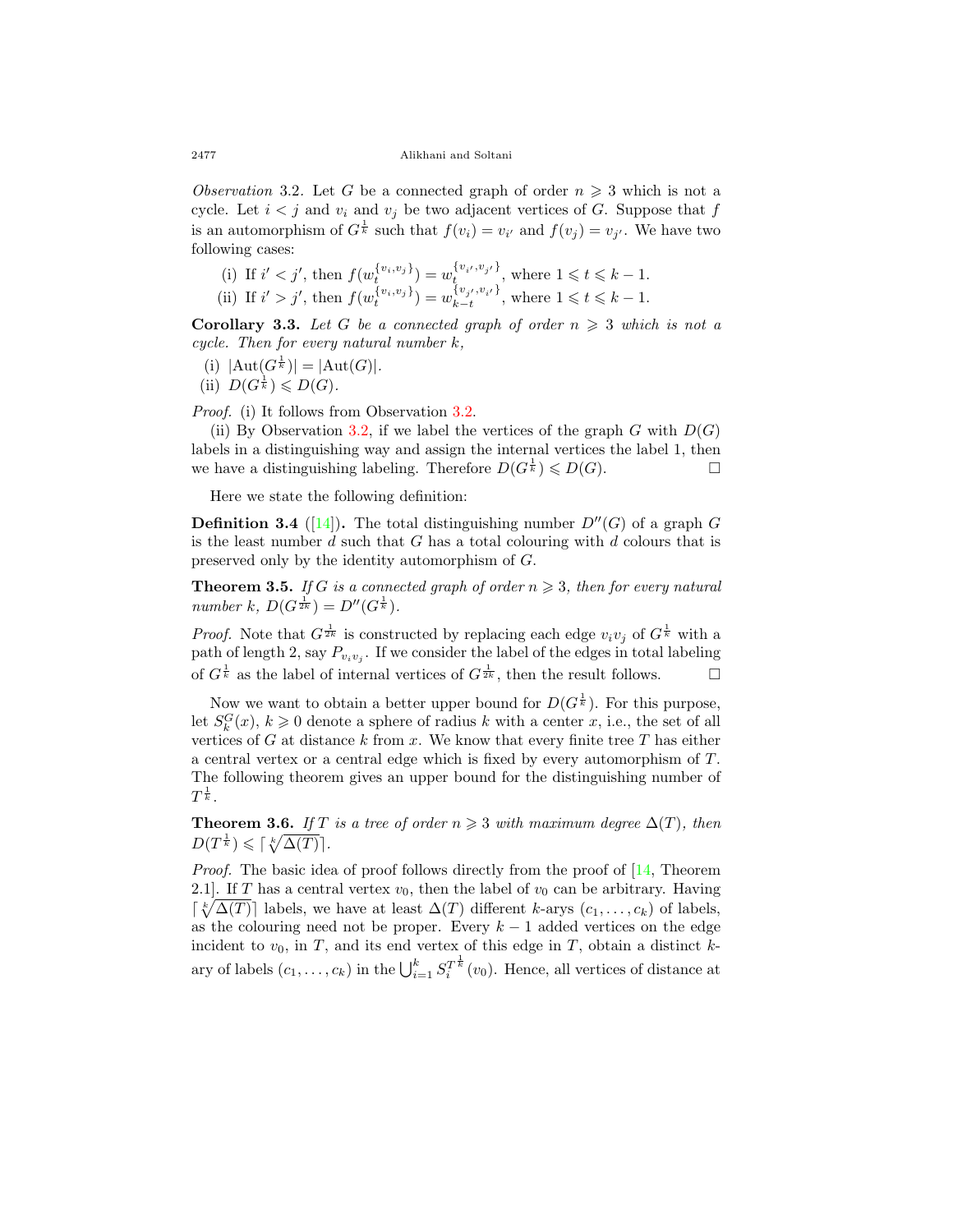most *k* to  $v_0$  are fixed by every automorphism of  $T^{\frac{1}{k}}$  preserving this colouring. Next, we label the internal vertices on the edges going to subsequent spheres of *T* by *k*-arys of labels in the same way as for the  $\bigcup_{i=1}^{k} S_i^{T_k^{\frac{1}{k}}}(v_0)$ . By induction on the distance from  $v_0$ , all vertices of  $T^{\frac{1}{k}}$  are fixed.

Suppose that *T* has a central edge  $e_0$ . Let  $T_1$  and  $T_2$  be subtrees obtained by deleting the edge  $e_0$ . If we put distinct labels on the end vertices of  $e_0$ , and assign arbitrary label to the internal vertices on  $e_0$  in  $T^{\frac{1}{k}}$ , then these verices are fixed by every automorphism. Next, for  $i = 1, 2$ , we label the tree  $T_i$  using the same method as in the previous case.  $\Box$ 

To see that the bound in Theorem [3.6](#page-7-2) is sharp, we show the following theorem:

**Theorem 3.7.** *For*  $m \ge 3$  *and*  $k \ge 2$ ,  $D(K_{1,m}^{\frac{1}{k}}) = \lceil \sqrt[k]{m} \rceil$ *.* 

*Proof.* Denote the vertex of degree  $m$  of  $K_{1,m}$  by  $v_0$  and the remaining vertices by  $v_1, \ldots, v_m$ . Since  $v_0$  is the only vertex of degree m, so the label of  $v_0$  can be arbitrary. In an *r*-distinguishing labeling, each of the *k*-ary consisting of a *k* − 1 internal vertices on the edge  $v_0v_i$  and the vertex  $v_i$ ,  $(1 \leq i \leq m)$  must have a different *k*-ary of labels. There are *r <sup>k</sup>* possible *k*-ary of labels using *r*  $\text{colors, hence } D(K_{1,m}^{\frac{1}{k}}) = \min\{r : r^k \geqslant m\} = \lceil$ *√m*<sup>*j*</sup>. □

<span id="page-8-0"></span>**Theorem 3.8.** *If G is a connected graph of order*  $n \geq 3$  *with maximum degree*  $\Delta$ *, then for any*  $k \geqslant 2$ ,  $D(G^{\frac{1}{k}}) \leqslant \lceil \sqrt[k]{\Delta(G)} \rceil$ .

*Proof.* The basic idea of proof follows directly from the proof of [\[14](#page-12-8), Theorem 2.2]. Clearly,  $\Delta \geq 2$  and we have at least two labels. If *G* is a tree, then the result is true by Theorem [3.6.](#page-7-2) Suppose that *G* contains a cycle. If *G* is just a cycle or a complete graph, then the claim follows from the information presented in the first of this section. Otherwise, we can always choose a vertex  $v_0$  lying on a cycle such that the sphere  $S_2^G(v_0)$  is nonempty. We label  $v_0$  with the label 2 and consider a BFS tree  $T$  of  $G$  rooted at  $v_0$ . We first label the vertices of the tree *T*<sup> $\frac{1}{k}$ . For a given vertex *v* of *G*, let  $M(v) = \{(w_1^{\{v,u\}}, \ldots, w_{k-1}^{\{v,u\}})$ </sup>  $\{x_1^{(v,u)}, u\}$  :  $vu \in E(G)$ } (note that the vertices  $w_1^{\{v,u\}}, \ldots, w_{k-1}^{\{v,u\}}$  $\chi_{k-1}^{v,u}$  are internal vertices on  $P_{vu}$ ). Let  $S_1^G(v_0) = \{v_1, \ldots, v_p\}$ . Without loss of generality, we can assume that  $v_1$  has a neighbour in  $S_2^G(v_0)$ . We label both *k*-ary  $(w_1^{\{v_0, v_1\}}, \ldots, w_{k-1}^{\{v_0, v_1\}}, v_1)$  and *k−*1  $(w_1^{\{v_0, v_2\}}, \ldots, w_{k-1}^{\{v_0, v_2\}}, v_2)$  with a *k*-ary  $(1, \ldots, 1)$ . Then we label each *k*-ary of  $M(v_0)\setminus\{(w_1^{\{v_0,v_1\}},\ldots,w_{k-1}^{\{v_0,v_1\}},v_1),(w_1^{\{v_0,v_2\}},\ldots,w_{k-1}^{\{v_0,v_2\}},v_2)\}$  with a distinct *k*-ary of labels different from  $(1, \ldots, 1)$ . Thus  $(1, \ldots, 1)$  appears twice as a *k*ary of labels in  $M(v_0)$ . We will then label the vertices of graph  $G^{\frac{1}{k}}$  in such a way that  $v_0$  will be the only vertex of  $G^{\frac{1}{k}}$  labeled with the label 2 such that *k*-ary  $(1, \ldots, 1)$  appears twice in the  $M(v_0)$ . Hence  $v_0$  will be fixed by every automorphism of  $G^{\frac{1}{k}}$  preserving the labeling. Therefore, all vertices in  $S_1^G(v_0)$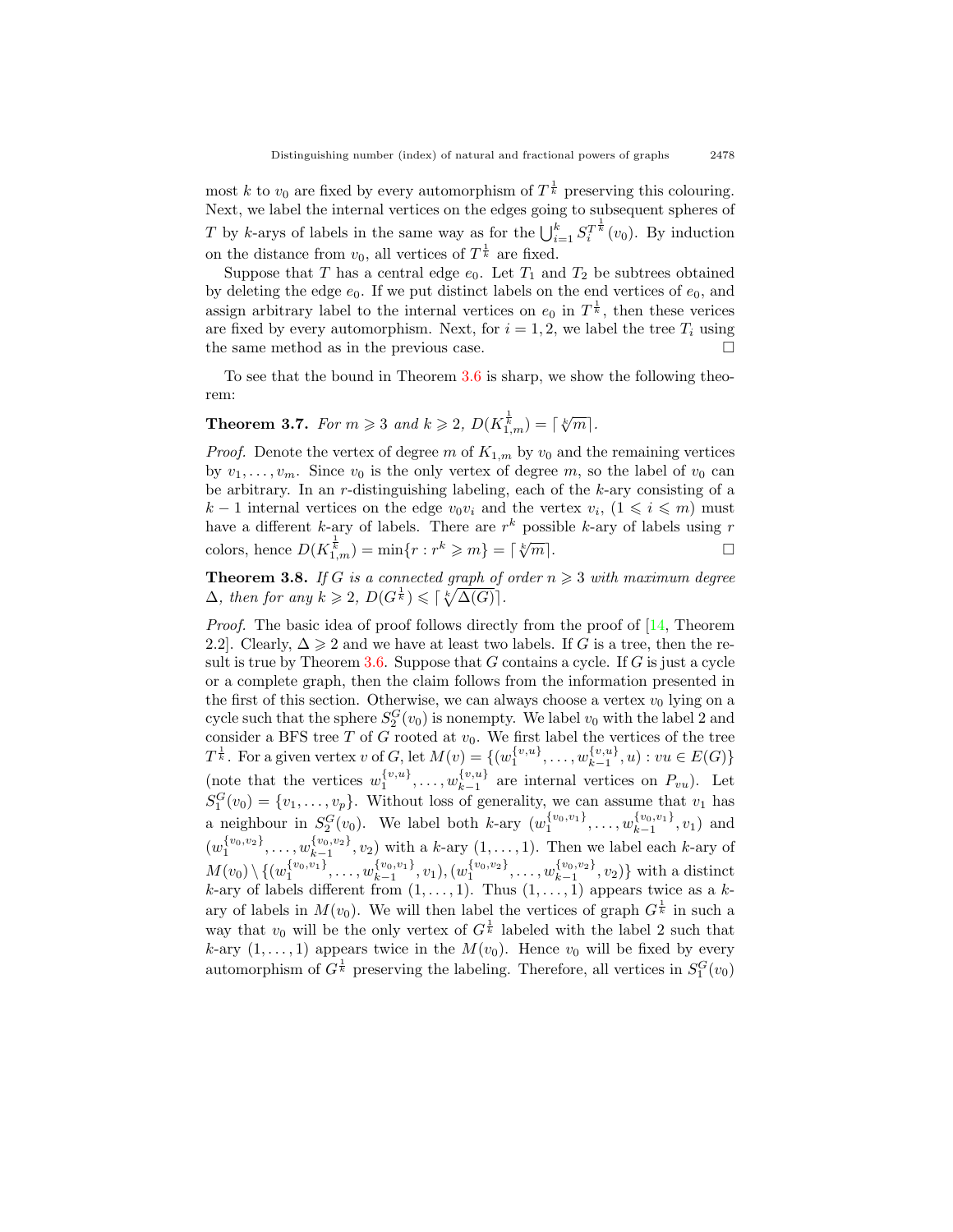2479 Alikhani and Soltani

and all internal vertices on  $P_{v_0v_1}, \ldots, P_{v_0v_p}$  will be also fixed, except, possibly  $(w_1^{\{v_0, v_1\}}, \ldots, w_{k-1}^{\{v_0, v_1\}}, v_1)$  and  $(w_1^{\{v_0, v_2\}}, \ldots, w_{k-1}^{\{v_0, v_2\}}, v_2)$ . To distinguish them, we label the sets  $\{(w_1^{\{v_1, u\}}, \ldots, w_{k-1}^{\{v_1, u\}}, u) \in M(v_1) : u \in S_2^G(v_0)\}\$ and  $\{(w_1^{\{v_2,u\}}, \ldots, w_{k-1}^{\{v_2,u\}}, u) \in M(v_2) : v_2u \in E(T), u \in S_2^G(v_0)\}\$  with two distinct sets of *k*-ary of labels (this is possible, because each of these sets contains at most  $\Delta - 1$  elements, and we have  $\Delta$  distinct *k*-ary of labels). Therefore every internal vertex on the superedges  $P_{v_0v_1}, \ldots, P_{v_0v_p}$  and  $P_{v_1u}, P_{v_2u}$  where  $u \in S_2^G(v_0)$  will be fixed by every automorphism preserving our labeling. For  $i = 3, \ldots, p$ , we then label all elements of  $\{(w_1^{\{v_i, u\}}, \ldots, w_{k-1}^{\{v_i, u\}}, u) : v_i u \in$  $E(T), u \in S_2^G(v_0)$ } with distinct *k*-ary of labels different from the  $(1, \ldots, 1)$ . Thus all other vertices in  $S_2^G(v_0)$  and all internal vertices on  $P_{v_0v_1}, \ldots, P_{v_0v_p}$ and  $P_{v_1v}, \ldots, P_{v_pu}$  where  $u \in S_2^G(v_0) \setminus S_1^G(v_0)$  will be also fixed.

Then we proceed recursively with respect to the radius  $r$  of subsequent sphere  $S_r^G(v_0)$  according to the ordering of the tree *T*. Suppose all vertices of  $S_i^G(v_0) = \{u_1, \ldots, u_{l_i}\}, i = 0, 1, \ldots, r$  and all internal vertices on  $P_{v_a v_b}$ , where  $v_a \in S_{i-1}^G(v_0) \setminus S_{i-2}^G(v_0)$  and  $v_b \in S_i^G(v_0) \setminus S_{i-1}^G(v_0)$ , are fixed by every automorphism preserving labels. For each subsequent vertex  $u_j$ ,  $j = 1, \ldots, l_r$ we label every  $k$ -ary  $(w_1^{\{u_j, u\}}, \ldots, w_{k-1}^{\{u_j, u\}}, u)$  where u is a descendent of  $u_j$  in *T*, with a distinct *k*-ary of labels except for (1*, . . . ,* 1). This is possible, because the number of *k*-ary to be labeled is not greater than the number of admissible *k*-ary of labels. Thus all neighbours of  $u_j$  in  $S_{r+1}^G(v_0)$  and all internal vertices on the superedges  $P_{u_i u}$ , where *u* is a descendent of  $u_j$  in *T*, will be also fixed.

Finally, we label all remaining vertices in  $V(G^{\frac{1}{k}}) \setminus V(T^{\frac{1}{k}})$  with the label 2. It is easy to see that if *v* is a vertex labeled with the label 2 such that the *k*-ary  $(1, \ldots, 1)$  appears twice in  $M(v)$ , then  $v = v_0$ . Hence all vertices of  $G^{\frac{1}{k}}$  are fixed by any automorphism of  $G^{\frac{1}{k}}$  preserving this labeling.  $\Box$ 

#### 4. **Distinguishing index of the fractional powers of graphs**

In this section, we study the distinguishing index of the fractional powers of graphs. It can be easily verified that for  $n \ge 2$  and  $k \ge 2$ ,  $D'(P_n^{\frac{1}{k}}) = 2$  and for  $n \geq 3$  and  $k \geq 2$ ,  $D'(C_n^{\frac{1}{k}}) = 2$ . We begin with the following theorem.

<span id="page-9-0"></span>**Theorem 4.1.** Let G be a connected graph of order  $n \geq 3$  such that it is not  $a \ cycle.$  For any  $k \geq 2$ ,  $D(G^{\frac{1}{k+1}}) \leq D'(G^{\frac{1}{k}})$ .

*Proof.* We define a distinguishing vertex labeling for  $G^{\frac{1}{k+1}}$  with  $D'(G^{\frac{1}{k}})$  labels. Suppose that  $P_{v_i v_j}$  is a superedge that has been replaced with the edge  $v_i v_j$ in the structure of  $G^{\frac{1}{k}}$ . If we assign the label of edges  $P_{v_i v_j}$  in  $G^{\frac{1}{k}}$  to the internal vertices of the superedge that has been replaced with the edge  $v_i v_j$  in construction of  $G^{\frac{1}{k+1}}$ , and assign the remaining vertices the label 1, then by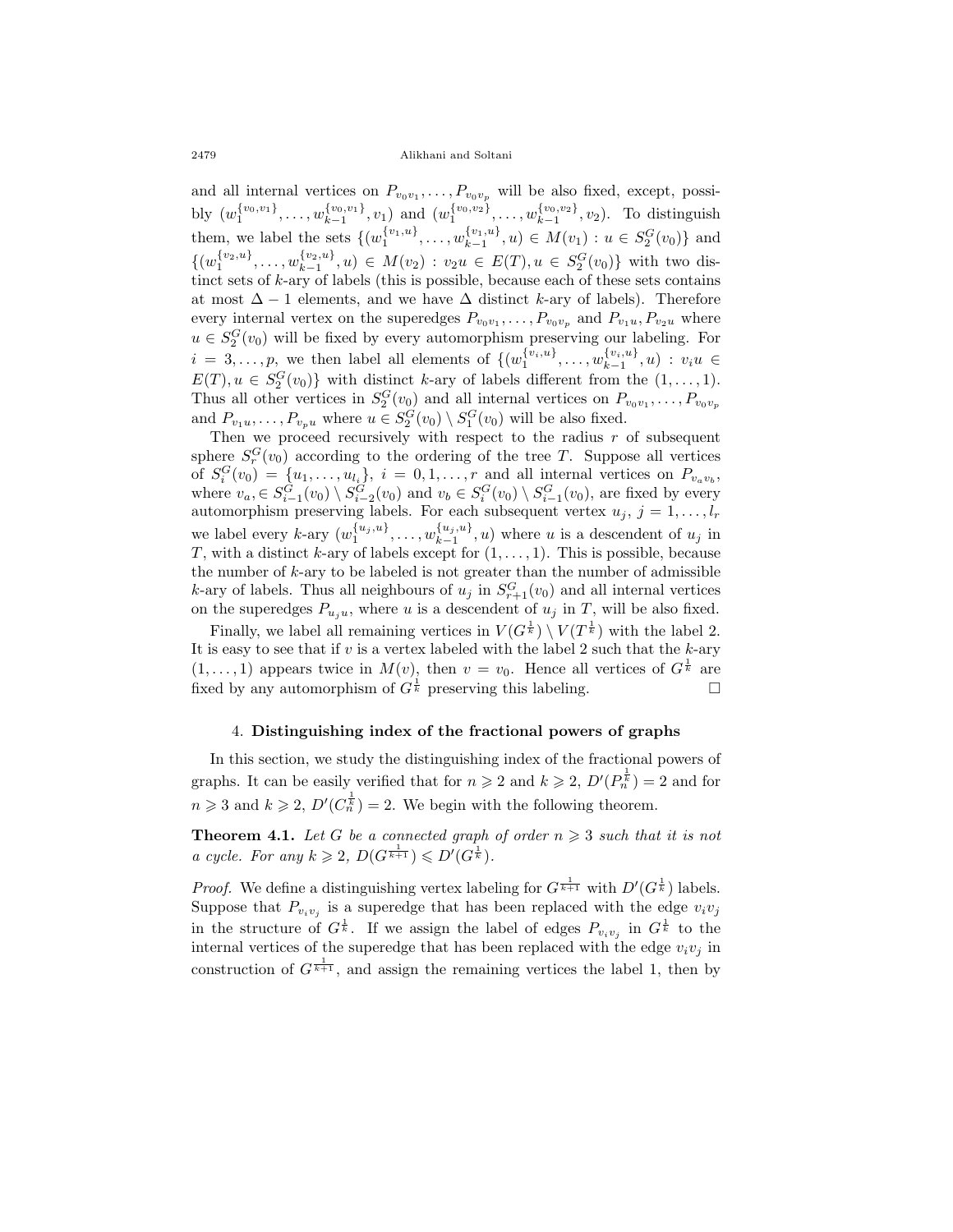Observation [3.2](#page-7-1) we can conclude that the labeling is distinguishing. Since we used  $D'(G^{\frac{1}{k}})$  labels, the result follows.  $\square$ 

**Theorem 4.2.** Let G be a connected graph of order  $n \geq 3$  such that it is not *a cycle.* Then  $D'(G^{\frac{1}{2}}) \leq \lceil \frac{1 + \sqrt{1 + 8D'(G)}}{2} \rceil$  $\frac{1}{2}$ .

*Proof.* Using the label of edges, we partition the edge set of  $G$ , to  $D'(G)$  classes, each class contains the edges with the same labels. Suppose that the elements of [i]-th class are  $e_{i1}, \ldots, e_{is_i}$ , where  $1 \leqslant i \leqslant D'(G)$  and  $\sum_{i=1}^{D'(G)} s_i = |E(G)|$ . We know that each edge of *G* is replaced with a path of length 2 in  $G^{\frac{1}{2}}$ . Let the edge  $e_{ij}$  in *G* be replaced with two edges  $e_{ij}^1$  and  $e_{ij}^2$  in  $G^{\frac{1}{2}}$ . For  $1 \leqslant i \leqslant D'(G)$ , we assign the distinct pairs  $(c_{i1}, c_{i2})$  of labels to all new edges  $e_{ij}^1$  and  $e_{ij}^2$ , where  $1 \leqslant j \leqslant s_i$  such that

- (i)  $c_{i1} \neq c_{i2}$  for  $1 \leq i \leq D'(G)$ ,
- (ii)  ${c_{i1}, c_{i2}} \neq {c_{i'1}, c_{i'2}}$  for  $1 \leq i, i' \leq D'(G)$  and  $i \neq i'$ .

By Observation [3.2,](#page-7-1) this labeling is distinguishing. Since there exist  $\sum_{i=2}^{r} (i-\frac{1}{2})$ 1) possible ordered pairs of such labels using *r* labels, hence  $D'(G^{\frac{1}{2}}) \leqslant \min\{r :$  $\sum_{i=2}^{r} (i-1) \geqslant D'(G)$ . By an easy computation, we see that

$$
\min\{s:\sum_{i=2}^r(i-1)\geqslant D'(G)\}=\lceil\frac{1+\sqrt{1+8D'(G)}}{2}\rceil.
$$
  
Therefore we have the result.

Let  $k \geq 2$  and  $(c_1, \ldots, c_k)$  be an *k*-ary of labels such that it is not symmetric, i.e., there exists  $i, 1 \leq i \leq k$  such that  $c_i \neq c_{k-i}$ . It can be computed that there are  $r^k - r^{\lceil k/2 \rceil}$  of these kind of *k*-ary's using *r* labels. Let  $d'_k$  be the minimum number of labels that have been used in the construction of *D′* (*G*) numbers of such *k*-ary. In fact,  $d'_{k} = \min\{r : r^{k} - r^{\lceil k/2 \rceil} \geqslant D'(G)\}$ . Here we state and prove the following theorem.

<span id="page-10-0"></span>**Theorem 4.3.** Let G be a connected graph of order  $n \geq 3$  such that it is not *a cycle.* Then  $D'(G^{\frac{1}{k}}) \leq d'_{k}$  for  $k \geq 2$ .

*Proof.* Using the label of edges, we partition the edge set of *G* to  $D'(G)$  classes, each class contains the edges with the same labels. Suppose that the elements of [i]-th class are  $e_{i1}, \ldots, e_{is_i}$ , where  $1 \leq i \leq D'(G)$  and  $\sum_{i=1}^{D'(G)} s_i = |E(G)|$ . We know that each edge of *G* is replaced with a path of length *k* in  $G^{\frac{1}{k}}$ . Let the edge  $e_{ij}$  in *G* be replaced with the edges  $e_{ij}^1, \ldots, e_{ij}^k$  in  $G^{\frac{1}{k}}$ . For  $1 \leq i \leq D'(G)$ , we assign the asymmetric distinct  $k$ -ary  $(c_{i1}, \ldots, c_{ik})$  of labels to all new edges  $e_{ij}^1, \ldots, e_{ij}^k$ , where  $1 \leqslant j \leqslant s_i$ . By Observation [3.2](#page-7-1) this labeling is distinguishing. Since the number of labels that have been used, is  $d'_{k}$ , so we have the result.  $\Box$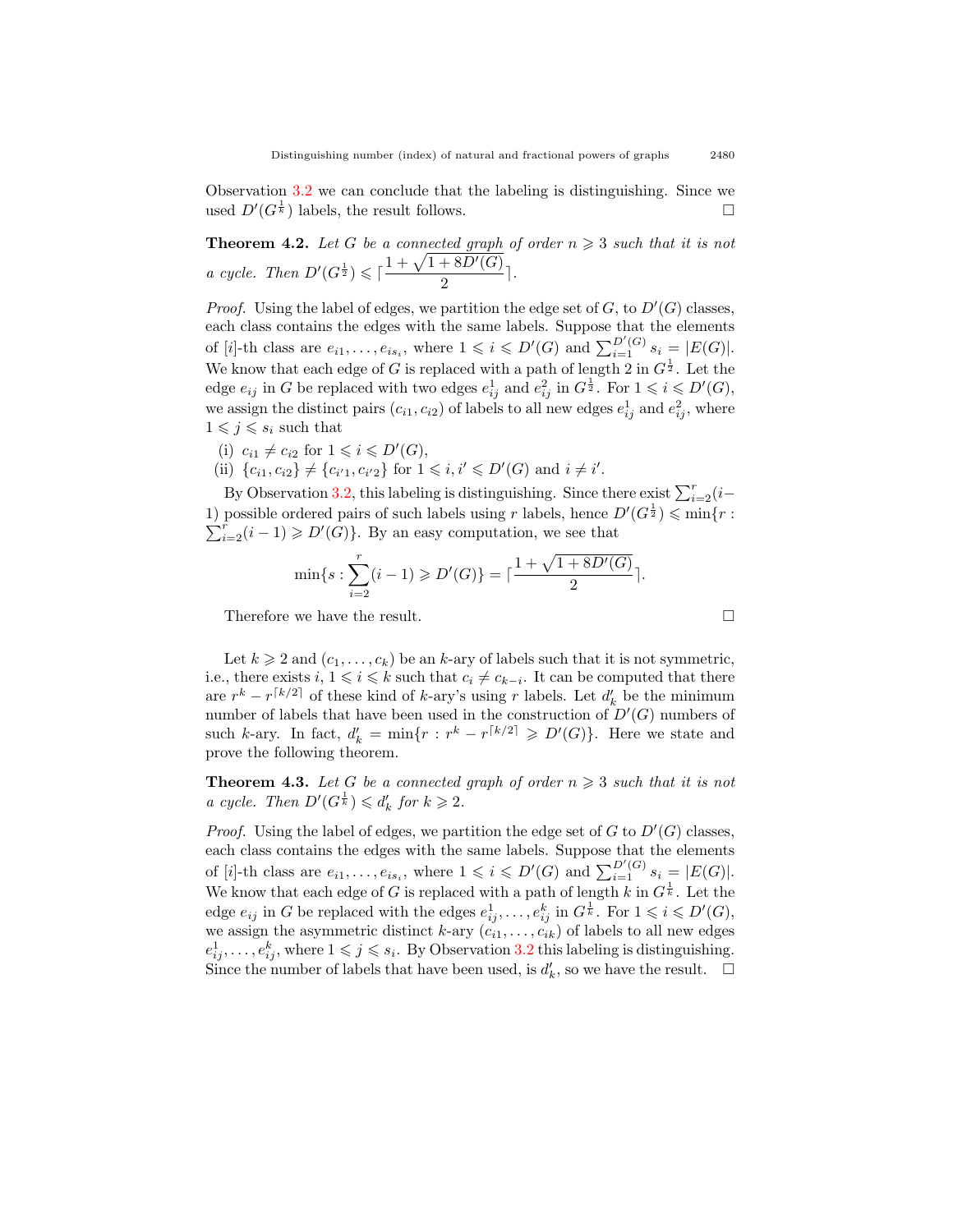#### 2481 Alikhani and Soltani

By Theorems [3.8,](#page-8-0) [4.1](#page-9-0) and [4.3,](#page-10-0) we have two upper bounds for  $D(G^{\frac{1}{k}})$ , that  $\text{area } d'_{k-1} \text{ and } \lceil \sqrt[k]{\Delta(G)} \rceil$ , and hence  $D(G^{\frac{1}{k}}) \leqslant \min\{d'_{k-1}, \lceil \sqrt[k]{\Delta(G)} \rceil\}.$ Now by Corollary [2.11](#page-6-0) and Theorem [4.3](#page-10-0) we have the following result.

**Corollary 4.4.** *If G is a connected finite graph of order*  $n \geq 3$ *, then*  $D'(G^{\frac{m}{k}}) \leq$ 3 *for*  $m \geqslant 2$  *and*  $k \geqslant 2$ *.* 

*Proof.* We know that  $G^{\frac{m}{k}}$  means  $(G^{\frac{1}{k}})^m$  or  $(G^m)^{\frac{1}{k}}$ . In the case  $(G^{\frac{1}{k}})^m$  the result follows directly from Corollary [2.11](#page-6-0). For the case  $(G^m)^{\frac{1}{k}}$ , if  $G^m$  is a cycle, then  $(G^m)^{\frac{1}{k}}$  is a cycle and so  $D'(G^{\frac{m}{k}}) \leq 3$ . If  $G^m$  is not a cycle, then we have  $D'((G^m)^{\frac{1}{k}}) \leq d'_{k}$  by Theorem [4.3](#page-10-0) and  $d'_{k}$  is the minimum number of labels that have been used in construction of  $D'(G^m)$  numbers of asymmetric *k*-ary. Since  $D'(G^m) \leq 3$ , so  $d'_k \leq 3$  and therefore  $D'((G^m)^{\frac{1}{k}}) \leq 3$ .

The following result follows easily from Corollaries [2.4](#page-3-2) and [3.3](#page-7-3).

**Corollary 4.5.** *If G is a connected finite graph of order*  $n \geq 3$ *, then for*  $m \geq 1$ *and*  $k \geq 1$  *we have* 

- (i)  $D(G^{\frac{1}{k}}) \leq D((G^{1/k})^m)$ .
- (ii)  $D((G^m)^{\frac{1}{k}}) \leq D(G^m)$ *.*

#### **Acknowledgement**

The authors would like to express their gratitude to referees for careful reading and helpful comments.

#### **REFERENCES**

- <span id="page-11-4"></span>[1] G. Agnarsson and M.M. Halldórsson, Coloring powers of planar graphs, *SIAM J. Discrete Math.* **16** (2003), no. 4, 651–662.
- <span id="page-11-1"></span>[2] M.O. Albertson and K.L. Collins, Symmetry breaking in graphs, *Electron. J. Combin.* **3** (1996), no. 11, Research Paper 18, 17 pages.
- <span id="page-11-2"></span>[3] S. Alikhani and S. Soltani, Distinguishing number and distinguishing index of certain graphs, *Filomat* **31** (2017), no. 14, 4393–4404.
- <span id="page-11-6"></span>[4] X. An and B. Wu, The wiener index of the kth power of a graph, *Appl. Math. Lett.* **21** (2008), no. 5, 436–440.
- <span id="page-11-7"></span>[5] M. Chan, The distinguishing number of the augmented cube and hypercube powers, *Discrete Math.* **308** (2008), no. 11, 2330–2336.
- <span id="page-11-8"></span>[6] G. Chartrand, S.F. Kapoor and D.R. Lick, n-hamiltonian graphs, *J. Combin. Theory* **9** (1970), no. 3, 308–312.
- <span id="page-11-9"></span>[7] R. Faudree, E. Flandrin and Z. Ryjáček, Claw-free graphs–a survey, *Discrete Math.* **164** (1997), no. 1-3, 87–147.
- <span id="page-11-0"></span>[8] R.H. Hammack, W. Imrich, S. Klavžar, W. Imrich and S. Klavžar, Handbook of Product Graphs, CRC Press, Boca Raton, 2011.
- <span id="page-11-5"></span>[9] A.M. Hobbs, Some hamiltonian results in powers of graphs, *J. Res. Nat. Bur. Standards Sect. B* **77** (1973) 1–10.
- <span id="page-11-3"></span>[10] W. Imrich, J. Jerebic and S. Klavžar, The distinguishing number of cartesian products of complete graphs, *European J. Combin.* **29** (2008), no. 4, 922–929.